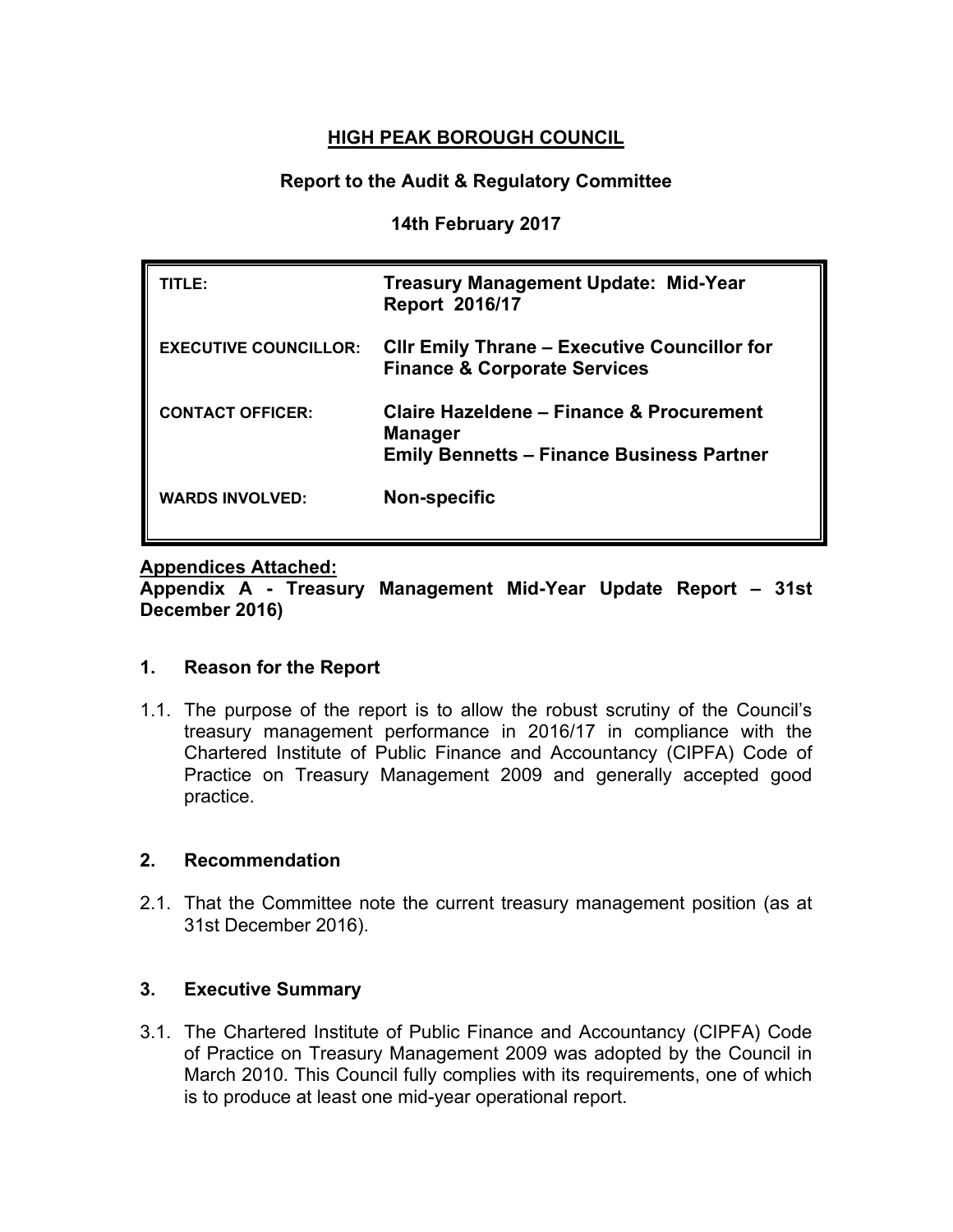- 3.2. This report comprises the following:
	- The latest interest rate forecast;
	- Investment income earned to date and projected for 2016/17;
	- The current investment portfolio;
	- The borrowing portfolio with projected borrowing costs for 2016/17 and debt rescheduling options; and
	- Compliance against the prudential and treasury indicators set in the Treasury Management Strategy 2016/17.
- 3.3. The main headlines include:
	- The Bank of England base rate remained unchanged at 0.25% contrary to expectations of a decrease in the Monetary Policy Committee's previous quarterly inflation report.
	- A shortfall of £20,000 is anticipated on the investment income budget following the reduction in the Bank of England base rate.
	- The borrowing costs budget is currently expected to be underspent by £50,000 due to the the later than anticipated potential refinancing of maturing loans.
	- The average return on investments achieved by the Council during the period to 1st September to 31st December was 0.49%. This compares favorably to short-term industry benchmarks.
	- The Council's investment portfolio totalled £28,234,000 spread across eleven separate institutions as at 31st December 2016.
	- The Council's total level of debt as at 31st December 2016 was £78,129,746 (including finance leases) and the average rate of borrowing is 3.74%.

## **4. How this report links to Corporate Priorities**

4.1. An effective treasury management function is critical in safeguarding and effectively managing the financial resources at the Council's disposal. Sufficient financial resources are required to deliver and underpin all of the Council's main priorities.

## **5. Evaluation of Options**

5.1. This report sets out the treasury management position for High Peak Borough Council for 2016/17 to date and the projected outturn. As such it is a statement of fact and there are no options.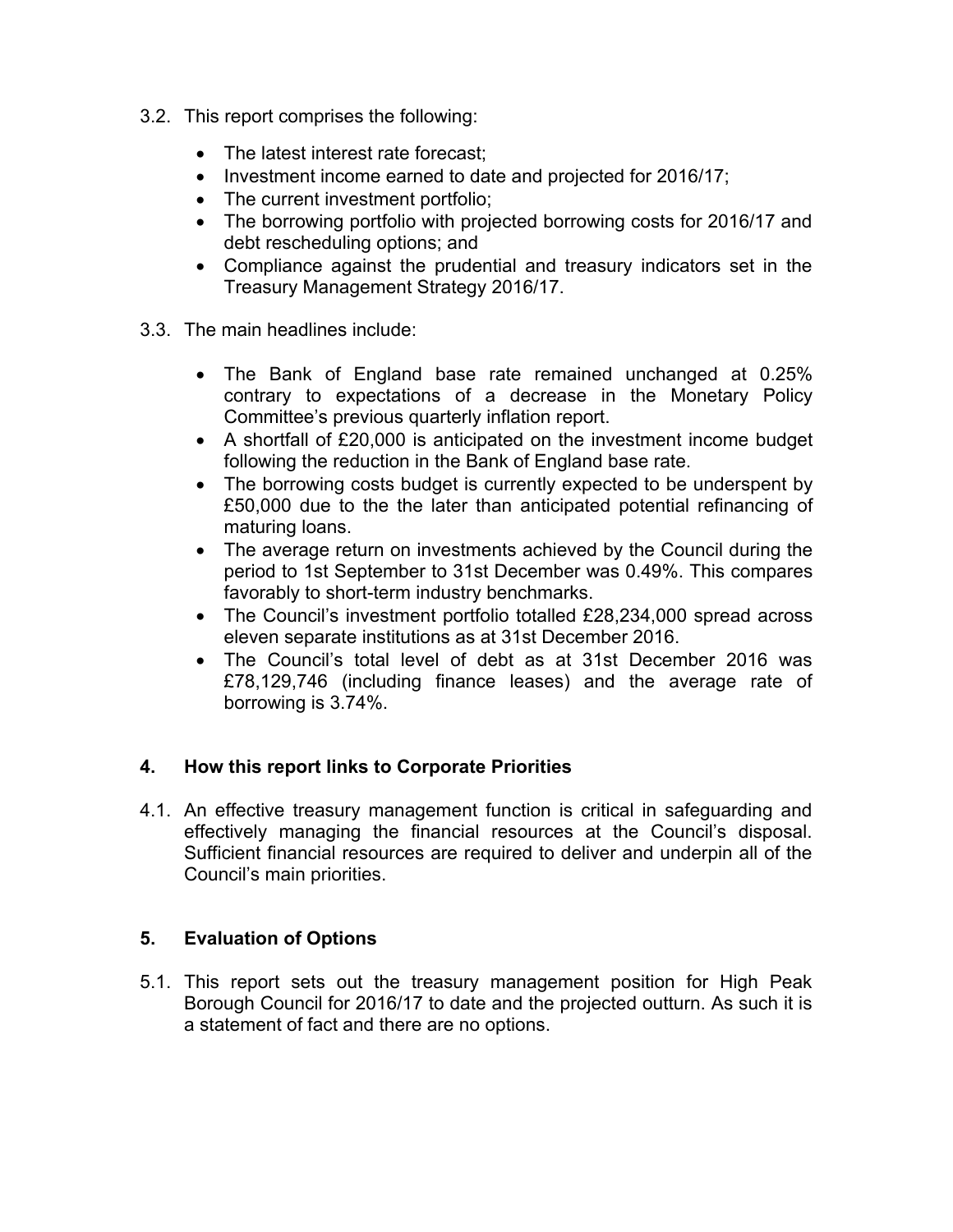## **6. Implications**

- 6.1. Community Safety (Crime and Disorder Act 1998) None
- 6.2. Workforce None
- 6.3. Equality and Diversity/ Equality Impact Assessment This report has been prepared in accordance with the Council's Equality and Diversity policies.
- 6.4. Financial Considerations Financial considerations are embedded throughout the report.
- 6.5. Legal None
- 6.6. Sustainability None
- 6.7. Internal and External Consultation None
- 6.8. Risk Assessment

There are a number of inherent financial risks associated with Treasury Management activity, not least the potential for loss of interest and/ or deposits. For this reason, the Council engages the services of external treasury management advisors, Capita Asset Services ('Capita').

Investment and borrowing decisions are made in accordance with the Council's formally adopted Treasury Management Strategy. This strategy includes a number of risk management features such as the overriding priority that security of deposit takes precedence over return on investment.

## **ANDREW P STOKES Executive Director (Transformation) & Chief Finance Officer**

### **Background Papers Location Contacts**

'Treasury Management – Governance and Scrutiny Arrangements' (Audit & Regulatory Committee Sep 09)

'Treasury Management Strategy 2016/17 (Audit & Regulatory Committee February 2016)

Finance & Performance, Town Hall, Buxton

Claire Hazeldene Finance & Procurement Manager Tel. 01538 395400 Ext. 4191

Emily Bennetts Finance Business Partner Tel. 01538 395400 Ext. 4186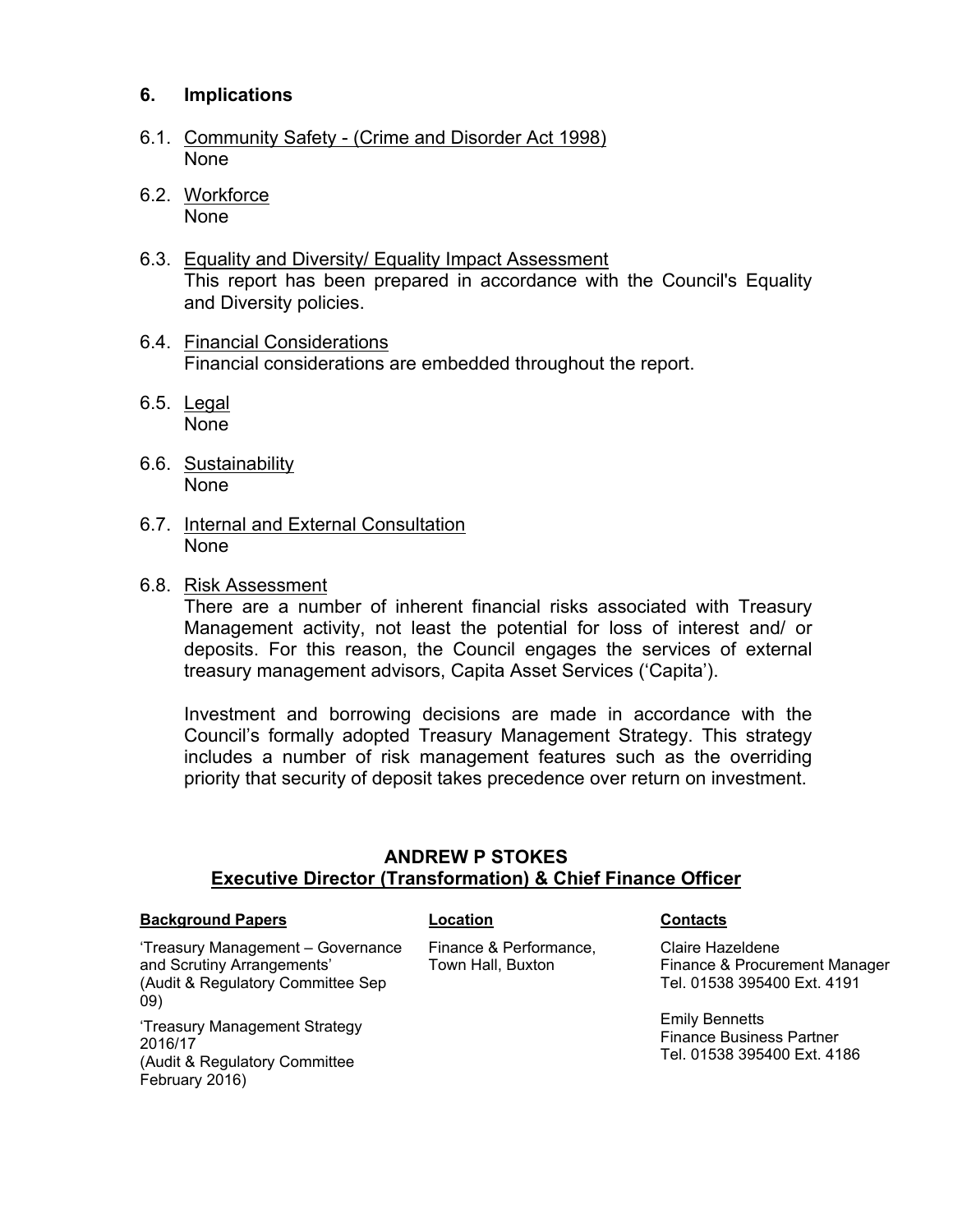# **High Peak Borough Council**

# **Working for our community**

## **Treasury Management Update 31st December 2016**

- 1. Introduction
- 2. Economic Forecast Interest Rates
- 3. Investment Income
- 4. Investment Portfolio
- 5. Borrowing Position
- 6. Prudential Indicators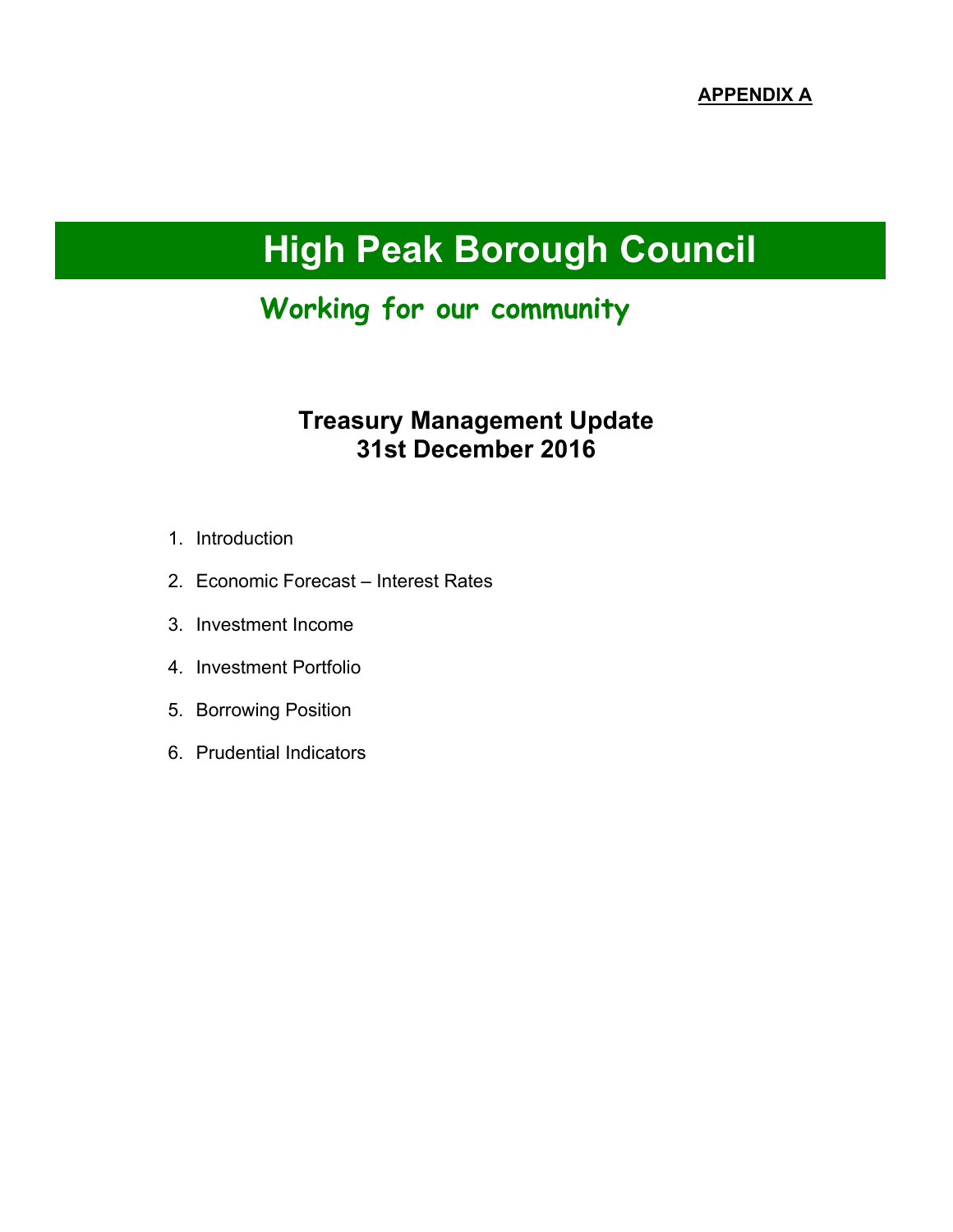## **1. Introduction**

- 1.1. Treasury Management is defined as "The management of the Authority's investments and cash flows, its banking, money market and capital market transactions; the effective control of the risks associated with those activities; and the pursuit of optimum performance consistent with those risks".
- 1.2. The Council has adopted CIPFA's revised Code of Practice for Treasury Management (2009) which recommends that members should be briefed on treasury management activities at least twice a year.
- 1.3. The Audit & Regulatory Committee has delegated responsibility for scrutinising the treasury function. The Committee's role includes approval of the annual treasury management strategy and scrutiny of operational treasury management reports. Decisions taken by the Audit & Regulatory Committee are reported to full Council.
- 1.4. The Treasury Management Strategy Statement (TMSS) for 2016/17 was approved by Council on 25th February 2016. This report details treasury management performance up to the 31st December 2016 and projects forward for the remainder of the financial year.

## **2. Economic Forecast – Interest Rates**

2.1. The latest base rate and PWLB (Public Works Loan Board) forecast from the Council's treasury advisers, Capita Asset Services ('Capita'), is shown below:

| %           | Mar- | Jun- | Sep- | Dec- | Mar- | Jun- | Sep- | Dec- | Mar- | Jun- | Sep- | Dec- | Mar- |
|-------------|------|------|------|------|------|------|------|------|------|------|------|------|------|
|             | 17   | 17   | 17   | 17   | 18   | 18   | 18   | 18   | 19   | 19   | 19   | 19   | 20   |
| <b>Bank</b> | 0.25 | 0.25 | 0.25 | 0.25 | 0.25 | 0.25 | 0.25 | 0.25 | 0.25 | 0.50 | 0.50 | 0.75 | 0.75 |
| Rate        |      |      |      |      |      |      |      |      |      |      |      |      |      |
| 5yr         |      |      |      |      |      |      |      |      |      |      |      |      |      |
| <b>PWLB</b> | 1.60 | 1.60 | 1.60 | 1.60 | 1.70 | 1.70 | 1.70 | 1.80 | 1.80 | 1.90 | 1.90 | 2.00 | 2.00 |
| rate        |      |      |      |      |      |      |      |      |      |      |      |      |      |
| 10r         |      |      |      |      |      |      |      |      |      |      |      |      |      |
| <b>PWLB</b> | 2.30 | 2.30 | 2.30 | 2.30 | 2.30 | 2.40 | 2.40 | 2.40 | 2.50 | 2.50 | 2.60 | 2.60 | 2.70 |
| rate        |      |      |      |      |      |      |      |      |      |      |      |      |      |
| 25yr        |      |      |      |      |      |      |      |      |      |      |      |      |      |
| <b>PWLB</b> | 2.90 | 2.90 | 2.90 | 3.00 | 3.00 | 3.00 | 3.10 | 3.10 | 3.20 | 3.20 | 3.30 | 3.30 | 3.40 |
| rate        |      |      |      |      |      |      |      |      |      |      |      |      |      |
| 50yr        |      |      |      |      |      |      |      |      |      |      |      |      |      |
| <b>PWLB</b> | 2.70 | 2.70 | 2.70 | 2.80 | 2.80 | 2.80 | 2.90 | 2.90 | 3.00 | 3.00 | 3.10 | 3.10 | 3.20 |
| rate        |      |      |      |      |      |      |      |      |      |      |      |      |      |

2.2. Capita have updated their interest rate forecasts to take into account the Bank of England quarterly inflation report for November 2016, the decision of the MPC (Monetary Policy Committee) meeting of 3rd November, and the US Presidential election of 8th November.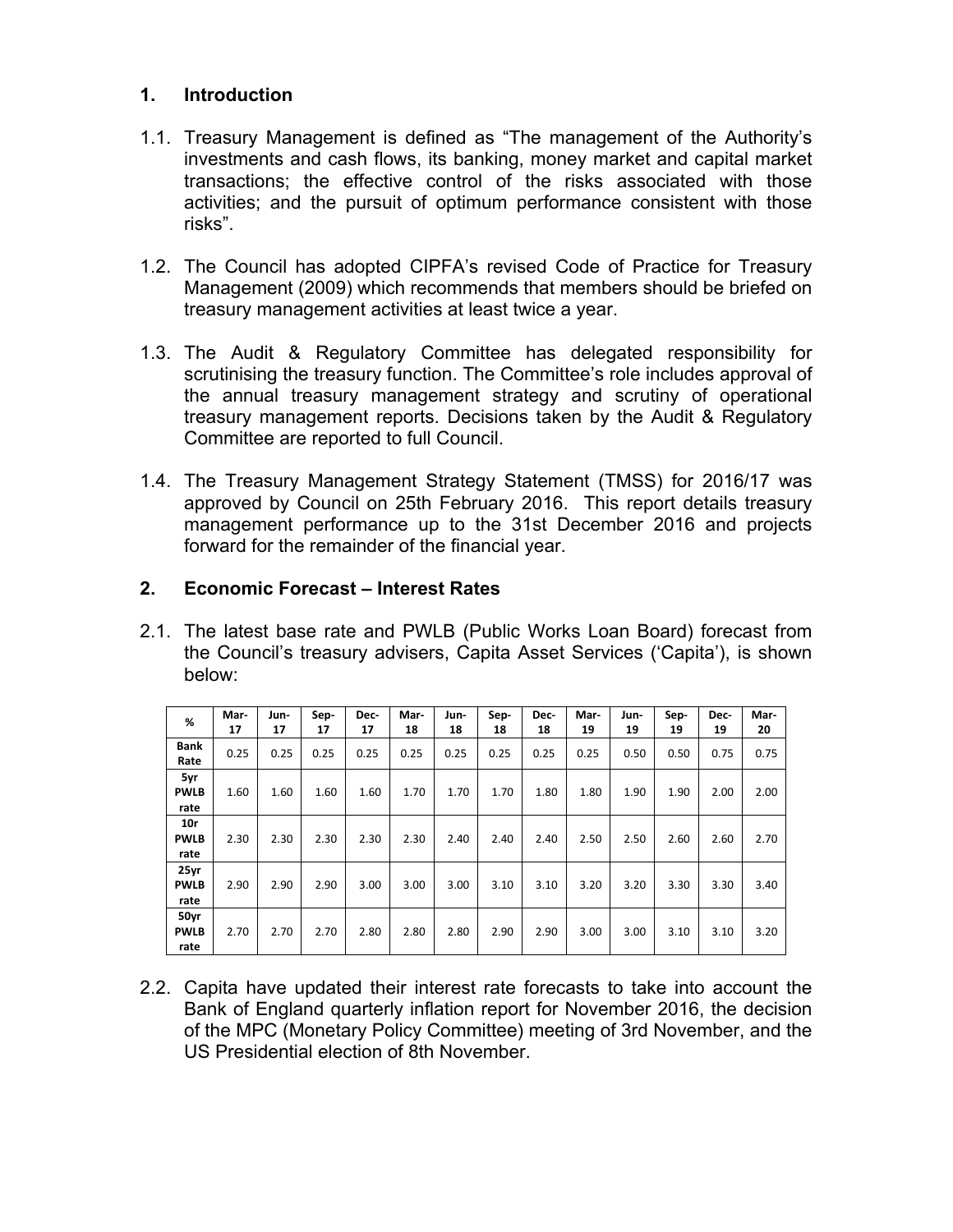- 2.3. The bank rate has remained unchanged at 0.25% at the November MPC meeting contrary to expectations of a decrease in the MPC's previous quarterly inflation report, but in line with market expectations at the time. MPC forward views are that the bank rate could still go up or down depending on how economic data evolve in the coming months. Capita are forecasting the rate to remain at 0.25% with the first increase to 0.50% in June 2019.
- 2.4. Economic forecasting remains difficult with so many external influences weighing on the UK. Capita's bank rate forecasts will be liable to further amendment depending on how economic data and developments in financial markets transpire over the next year.

## **3. Investment Income**

3.1. Interest earned on investment deposits up to 31st December 2016 totalled £93,450. The Council has budgeted to receive £130,660 in investment income in 2016/17. The interest which can be earned on investments for the remainder of the year has been adversely affected by the reduction in the base rate at the Bank of England to 0.25% on 4th August. Therefore, it is anticipated that there will be a shortfall of £20,000 on this budget at the end of the year.

|  |  |                                      | 3.2. Average interest rates achieved on the Council's investments are shown in |  |  |  |
|--|--|--------------------------------------|--------------------------------------------------------------------------------|--|--|--|
|  |  |                                      | the table below; these compare favourably to the LIBID rates, the              |  |  |  |
|  |  | recognised industry benchmark rates: |                                                                                |  |  |  |

| <b>Comparator</b>                     | <b>Average</b><br><b>Rate Q1</b> | <b>Average</b><br><b>Rate Q2</b> | Average<br><b>Rate Q3</b> |
|---------------------------------------|----------------------------------|----------------------------------|---------------------------|
| <b>HPBC Total</b>                     | 0.61%                            | 0.53%                            | 0.48%                     |
| HPBC Long-term fixed (>364 days)      | 0.94%                            | 0.95%                            |                           |
| HPBC Short-term fixed (<364 days)     | 0.80%                            | 0.67%                            | 0.58%                     |
| <b>HPBC Short-term instant access</b> | 0.41%                            | 0.38%                            | 0.31%                     |
| <b>Benchmarks (Capita)</b>            |                                  |                                  |                           |
| *LIBID 7 Day Rate                     | 0.36%                            | 0.20%                            | 0.12%                     |
| *LIBID 3 Month Rate                   | 0.46%                            | 0.31%                            | 0.26%                     |
| *LIBID 6 Month Rate                   | 0.60%                            | 0.43%                            | 0.43%                     |
| *LIBID 12 Month Rate                  | 0.87%                            | 0.65%                            | 0.67%                     |
| <b>Current Base Rate</b>              | 0.50%                            | 0.25%                            | 0.25%                     |

*\*LIBID = London Inter Bank Bid Rate*

3.3. The table below highlights the level of investment activity and the rates obtained in the period from 1st September to 31st December 2016. Investments are made in line with Capita's creditworthiness guidance and the duration limits applied to each colour banding.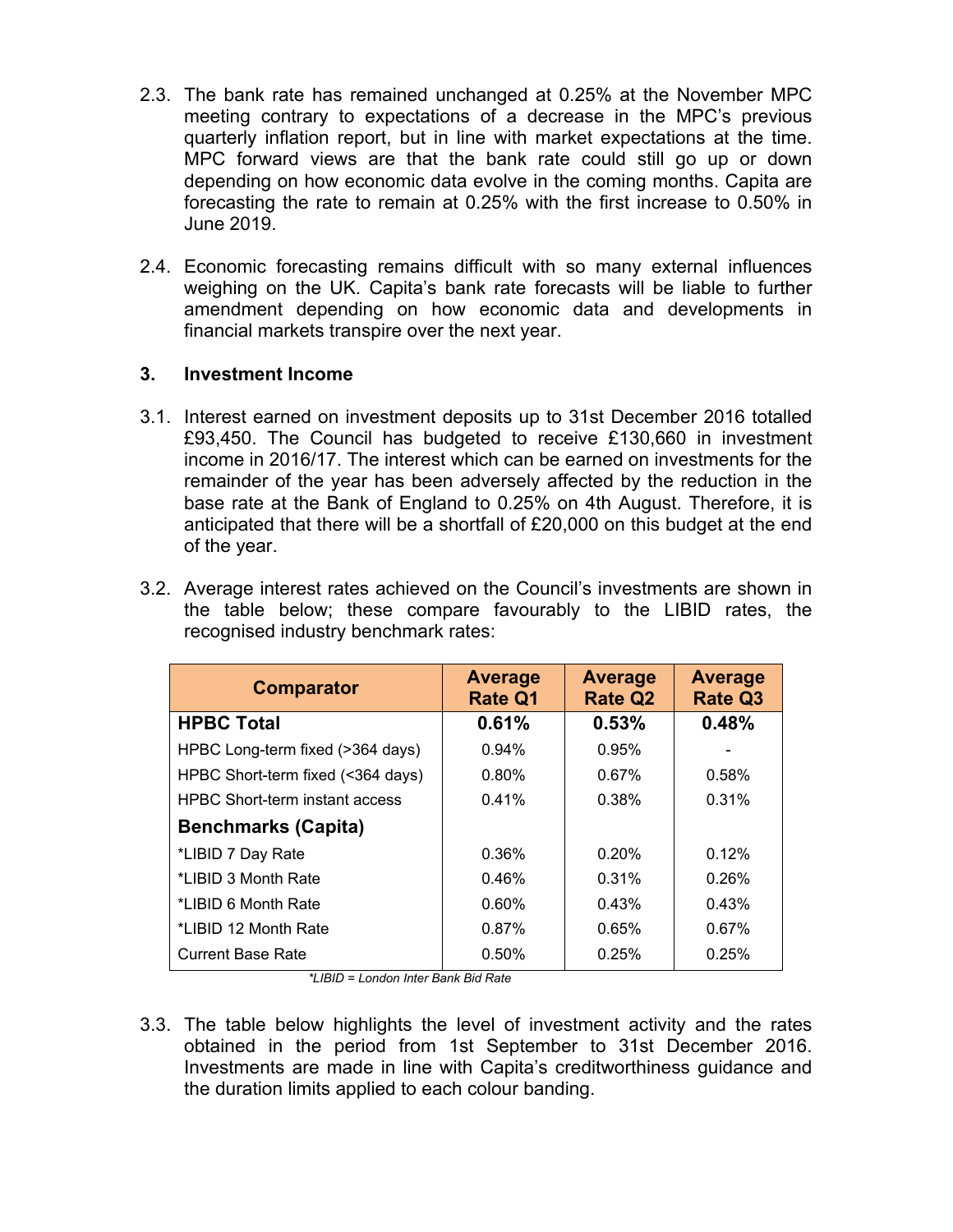| <b>Institution</b>                                                                     | <b>Country of</b><br><b>Domicile</b> | <b>Amount</b>                 | Length   | Rate  |
|----------------------------------------------------------------------------------------|--------------------------------------|-------------------------------|----------|-------|
| <b>Goldman Sachs</b>                                                                   | UK                                   | £2,000,000                    | 6 months | 0.62% |
| Lloyds Bank Plc                                                                        | UK                                   | £1,000,000                    | 3 months | 0.50% |
| Nationwide Building Society                                                            | <b>UK</b>                            | £1,000,000                    | 5 months | 0.36% |
| Lloyds Bank Plc                                                                        | <b>UK</b>                            | £1,150,000                    | 6 months | 0.60% |
| Nationwide Building Society                                                            | UK                                   | £1,300,000                    | 4 months | 0.32% |
| Eastleigh Borough Council                                                              | <b>UK</b>                            | £1,000,000                    | 3 months | 0.30% |
| <b>Surrey County Council</b>                                                           | <b>UK</b>                            | £5,000,000                    | 2 months | 0.30% |
| <b>Instant Access Cash</b><br>(Instant Access Accounts & Money<br><b>Market Funds)</b> | UK                                   | £2,926,000<br>(daily average) |          | 0.32% |

- 3.4. The rates achieved by the Council vary by institution, by duration of investment and by the timing of when the investment was made. The Council's lending criteria restricts the number of financial institutions that are eligible to be on the lending list, and the amount that can be invested with eligible counterparties (and counterparty groups) at any one time.
- 3.5. The majority of the investment portfolio is held on a short-term basis (<1 year). The Council continues to utilise same day access business accounts, fixed term deposits and certificates of deposits (via the use of custodian King & Shaxson) which offer competitive rates and access to banks that would not necessarily deal direct with the Authority for the sums invested.

## **4. Investment Portfolio**

4.1. The Council manages its investments in-house and invests with financial institutions meeting the Council's approved lending criteria. The Council's investment portfolio at 31st December 2016 totalled £28,234,000 as shown in the table below:

| <b>Financial Institution</b>       | <b>Country of</b><br><b>Domicile</b> | <b>Amount</b> | <b>Maximum recommended</b><br>lending duration |
|------------------------------------|--------------------------------------|---------------|------------------------------------------------|
| <b>Surrey County Council</b>       | UK                                   | £5,000,000    | <b>WHITE (12 months)</b>                       |
| <b>Money Market Funds</b>          | UK                                   | £4,100,000    | <b>WHITE (12 months)</b>                       |
| Santander UK                       | UK                                   | £4,000,000    | <b>RED (6 months)</b>                          |
| NatWest Bank Plc                   | UK.                                  | £3,684,000    | <b>BLUE (12 months)</b>                        |
| <b>Nationwide Building Society</b> | UK                                   | £2,300,000    | <b>RED (6 months)</b>                          |
| Lloyds Bank Plc                    | UK.                                  | £2,150,000    | <b>RED (6 months)</b>                          |
| <b>Coventry Building Society</b>   | UK                                   | £2,000,000    | <b>RED (6 months)</b>                          |
| Goldman Sachs International        | UK                                   | £2,000,000    | <b>RED (6 months)</b>                          |
| Cooperatieve Rabobank UA           | <b>Netherlands</b>                   | £1,000,000    | <b>ORANGE (12 months)</b>                      |
| Eastleigh Borough Council          | UK.                                  | £1,000,000    | <b>WHITE (12 months)</b>                       |
| Swedbank AB                        | Sweden                               | £1,000,000    | <b>ORANGE (12 months)</b>                      |
| <b>TOTAL</b>                       |                                      | £28,234,000   |                                                |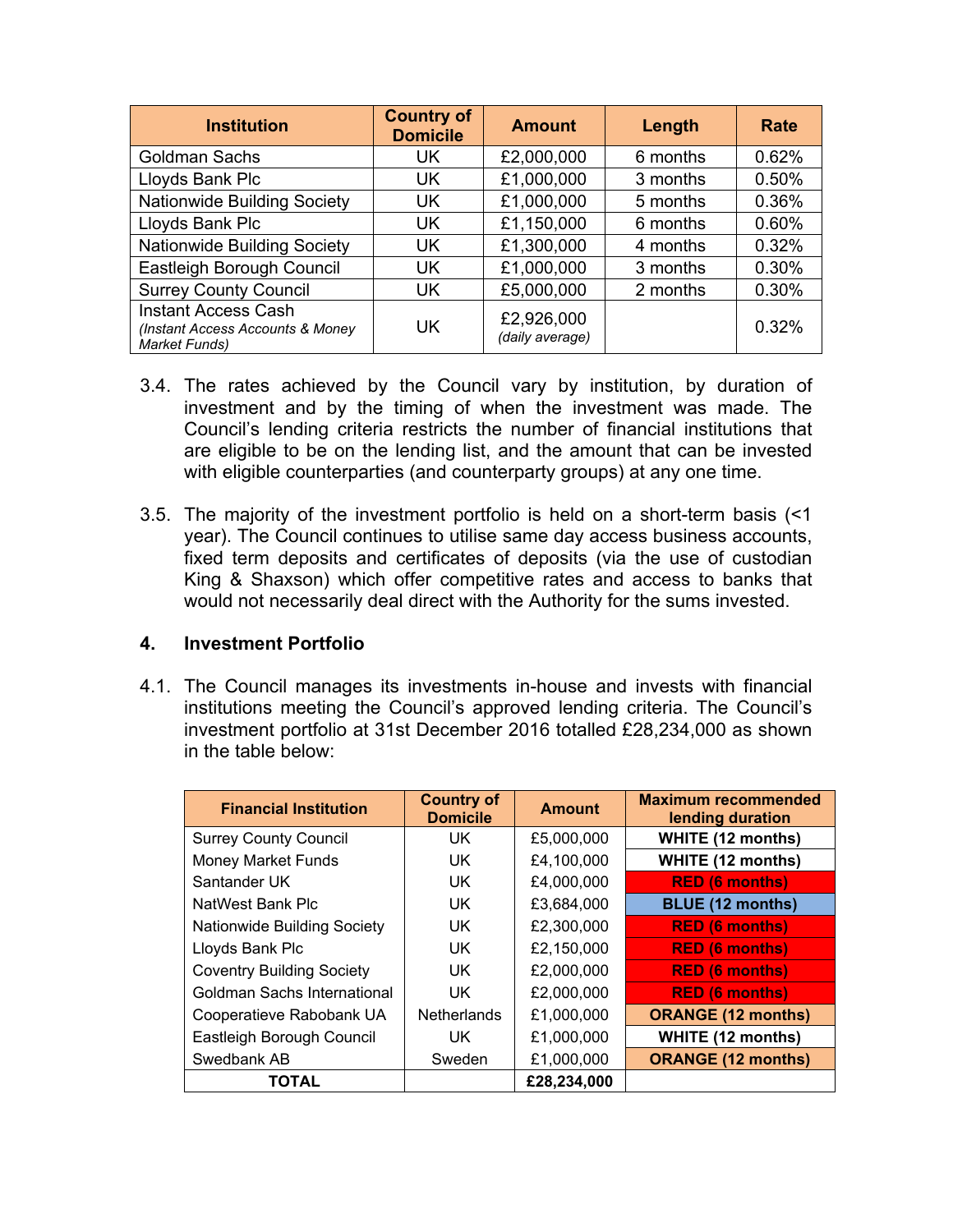4.2. The maximum investment term, as recommended by Capita, is shown by colour banding in the table below:

| <b>Colour Banding</b>                                                 | <b>Maximum</b><br><b>Duration of</b><br><b>Investment</b> | UK.<br><b>Banks</b> | <b>International</b><br><b>Banks</b> |
|-----------------------------------------------------------------------|-----------------------------------------------------------|---------------------|--------------------------------------|
| <b>PURPLE</b>                                                         | Up to 2 Years                                             | £5.5 $m$            | £4.0 $m$                             |
| <b>ORANGE</b>                                                         | Up to 1 Year                                              | £4.9m               | £3.3m                                |
| <b>RED</b>                                                            | Up to 6 Months                                            | £4.0m               | £2.7m                                |
| <b>GREEN</b>                                                          | Up to 100 Days                                            | £3.5m               | £2.2m                                |
| <b>BLUE (Part &amp; fully nationalised</b><br>financial institutions) | Up to 1 Year                                              | £5.5 $m$            | n/a                                  |
| <b>BLUE (NatWest)</b>                                                 | Up to 1 Year                                              | £8.2m               | n/a                                  |
| <b>Money Market Funds</b>                                             | Up to 1 Year                                              | £4.1 $m$            | n/a                                  |
| <b>WHITE (Lending to the</b>                                          | Up to 1 Year                                              | n/a                 | n/a                                  |
| <b>Government / Local Authorities)</b>                                | Over 1 Year                                               | £6.0m               | n/a                                  |

- 4.3. Group limits are also applied, restricting the total amount that can be invested on a fixed basis per the colour category above, increasing by a percentage (10% blue, 8% red; 7% green) if at least the additional amount is held on an instant access basis.
- 4.4. The average level of funds that have been available for investment up to 31<sup>st</sup> December 2016 was £22.9 million. Investments are generally made up of short-term cash and core cash. Short-term cash is dependent on the timing of major payments e.g. precept payments, salaries and creditor payments, and major receipts e.g. receipt of grants and Council Tax direct debits. Core cash is dependent on capital programme commitments.

## **5. Borrowing Position**

- 5.1. In accordance with the Local Government Act 2003, it is a statutory duty of the Council to determine and keep under review how much it can afford to borrow. Therefore, the Council establishes 'Affordable Borrowing Limits' as part of the prudential indicators within the approved Treasury Management Strategy Statement.
- 5.2. The Council's total outstanding debt as at 31<sup>st</sup> December 2016 is £78,129,746, as detailed in the table below:

| Lender                         | <b>External</b><br><b>Borrowing</b> | Average<br><b>Interest Rate</b> | <b>Maturity period</b> |
|--------------------------------|-------------------------------------|---------------------------------|------------------------|
| <b>Public Works Loan Board</b> | £59,773,504                         | 3.70%                           | between 0 and 46 yrs   |
| <b>Market Loans</b>            | £12,800,000                         | 4.57%                           | between 6 and 51 yrs   |
| <b>Local Authority Loans</b>   | £5,000,000                          | 2.50%                           | up to 3 yrs            |
| <b>Finance Leases</b>          | £556,242                            | n/a                             | Between 3 and 6 years  |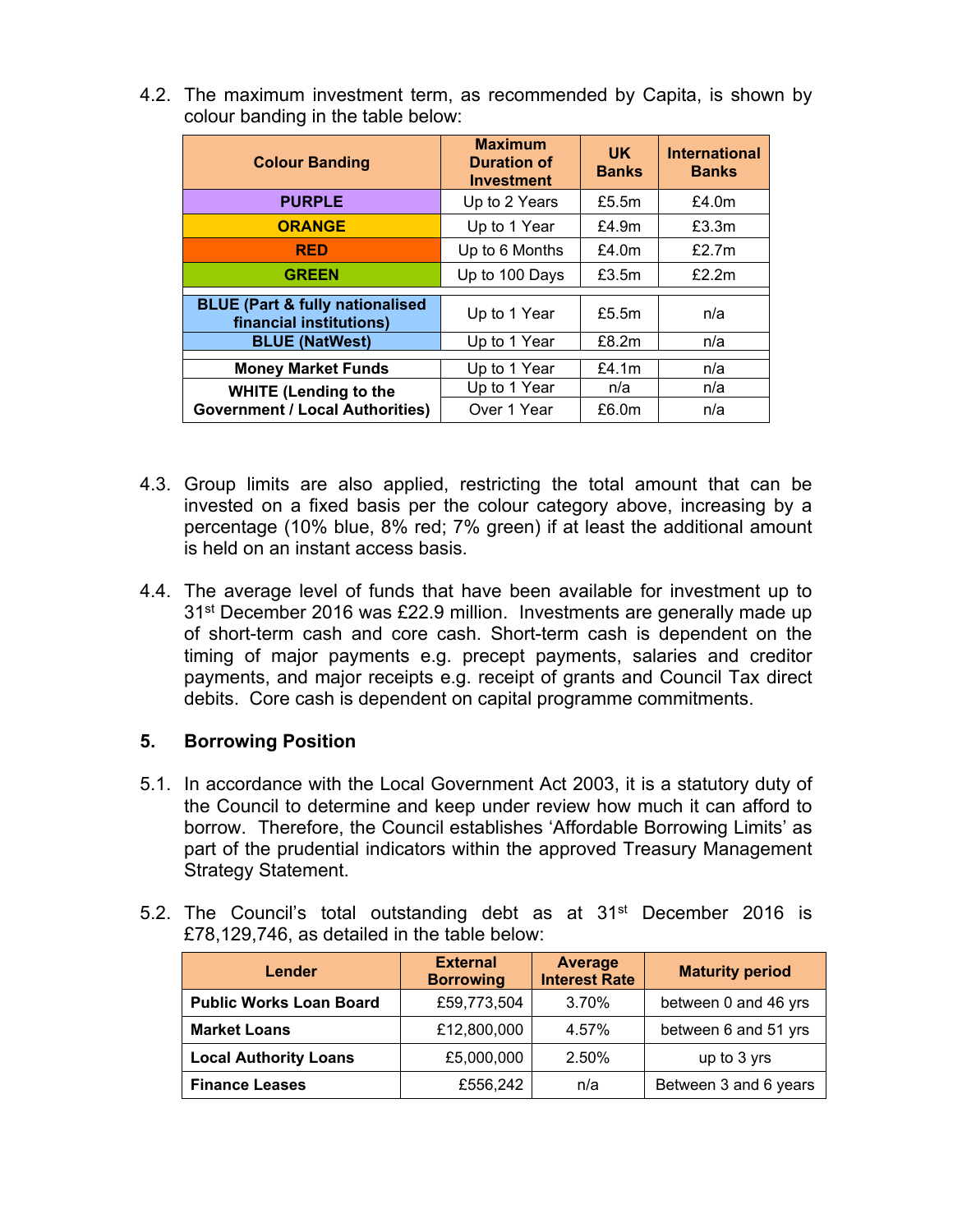| otal | £78,129,746 | 74%،د |  |
|------|-------------|-------|--|
|------|-------------|-------|--|

- 5.3. The 'operational boundary' (£83,431,000) and 'authorised limit' (£85,931,000) indicators govern the maximum level of external borrowing available to the Council to fund the capital programme. The current level of borrowing is within prudential limits.
- 5.4. There has been no 'new' borrowing undertaken to date, nor is any anticipated for the year. However, there is £9.7 million of external loans maturing during 2016/17: £4 million matured in August 2016 and was fully repaid; a further £5.7 million matures in February/ March 2017. The budget included the refinancing of £4.5 million of these maturing loans. The treasury team will monitor if this requires reconsideration based on latest capital forecasts, the appropriate time to undertake any refinancing, being careful to consider the movement in interest rates, and the cost of carry of any borrowings taken in advance of the maturity dates.
- 5.5. The Council has budgeted to incur £1,547,970 in interest charges and other financing costs in 2016/17. There is expected to be an underspend of £50,000 on the borrowing costs related to the refinancing of the maturing loans as if any borrowing is undertaken, it is likely to occur at the end of the financial year or into the next financial year.
- 5.6. Attention must also be given to the maturity profile of the loans to ensure maturity dates are evenly spread so that the Council is not exposed to a substantial re-financing requirement at any one time, when interest rates are high. The graph below details the maturity profile of current loans.



5.7. Debt rescheduling is the reorganisation of existing debt in such a way as to amend the debt repayments, reduce the principal sum borrowed, alter the degree of volatility of debt or vary the interest payable, thus managing the